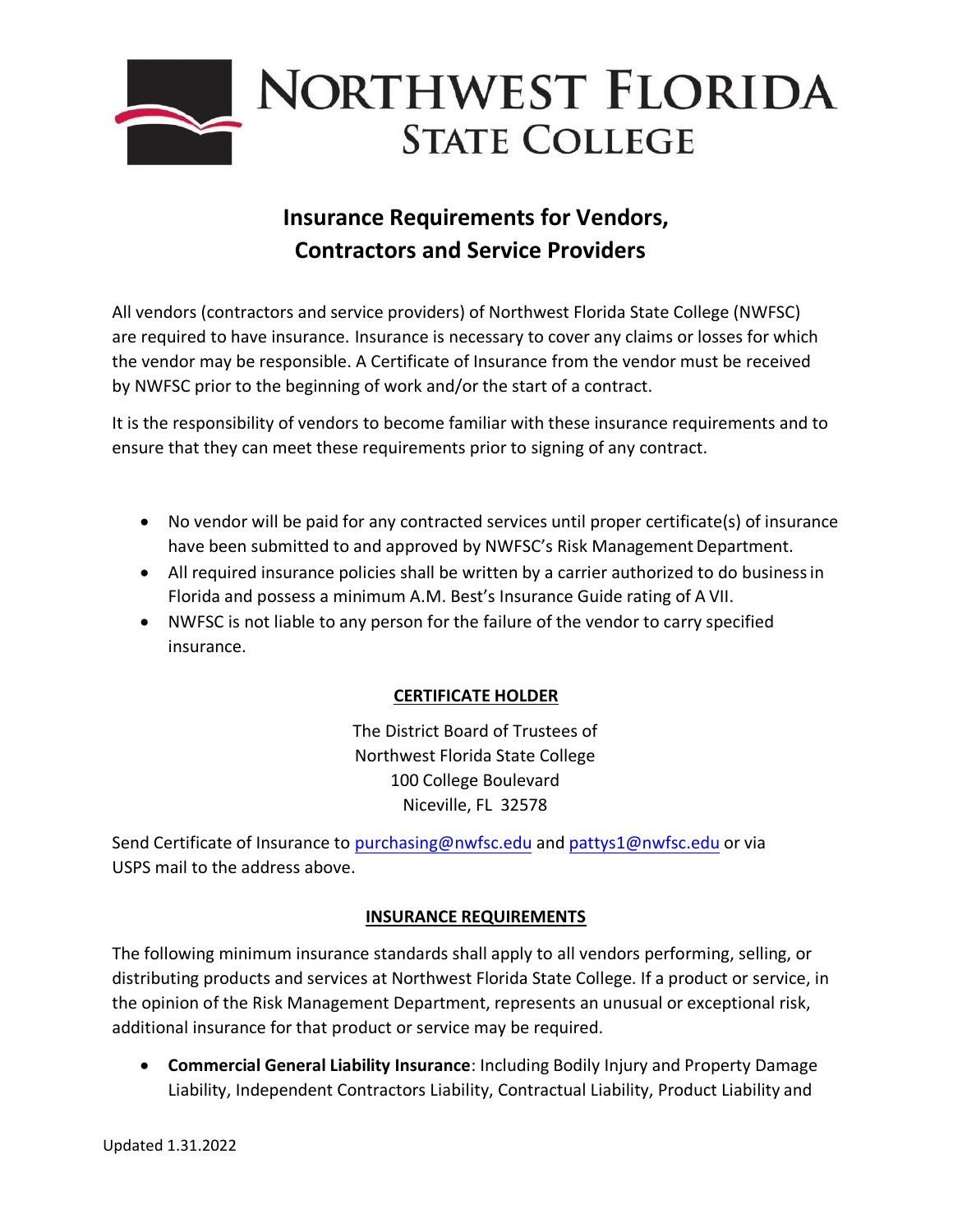

Completed Operations Liability in an amount not less than \$1,000,000 per occurrence, and \$2,000,000 aggregate.

- **Statutory Workers' Compensation and Employers Liability Coverage**: \$500,000 minimum.
- **Automobile Liability**: Automobile Liability in an amount not less than \$1,000,000 combined single limit, per occurrence for bodily injury and property damage, including owned, hired and non- owned vehicle coverage.
	- o For Charter Bus Companies, the minimum Automobile Liability coverage required is \$5,000,000.

### **OTHER INSURANCE COVERAGE THAT MAY BE REQUIRED**

- **Sexual Misconduct/Molestation Liability:** Not less than \$1,000,000 per occurrence and \$3,000,000 aggregate.
	- $\circ$  This insurance requirement applies to any vendor, contractor or supplier that will come in contact with minors.
- **Liquor Liability:** For vendors operating a business that distributes, sells, or serves alcoholic beverages or if their activities require a liquor license in the amount of \$1,000,000.
- **Professional Liability**: Not less than \$1,000,000 per occurrence and aggregate to be maintained for the duration of the agreement and three years following its termination.
	- o This insurance requirement applies when a supplier has a **professional designation or license and/or is providing professional services**. The minimum limit for architects and engineers is \$2,000,000 per occurrence and in the aggregate and may be increased depending upon the nature of the services to be provided to the College.
- **Umbrella or Excess Liability Coverage**: Not less than \$5,000,000 per occurrence and in the aggregate.